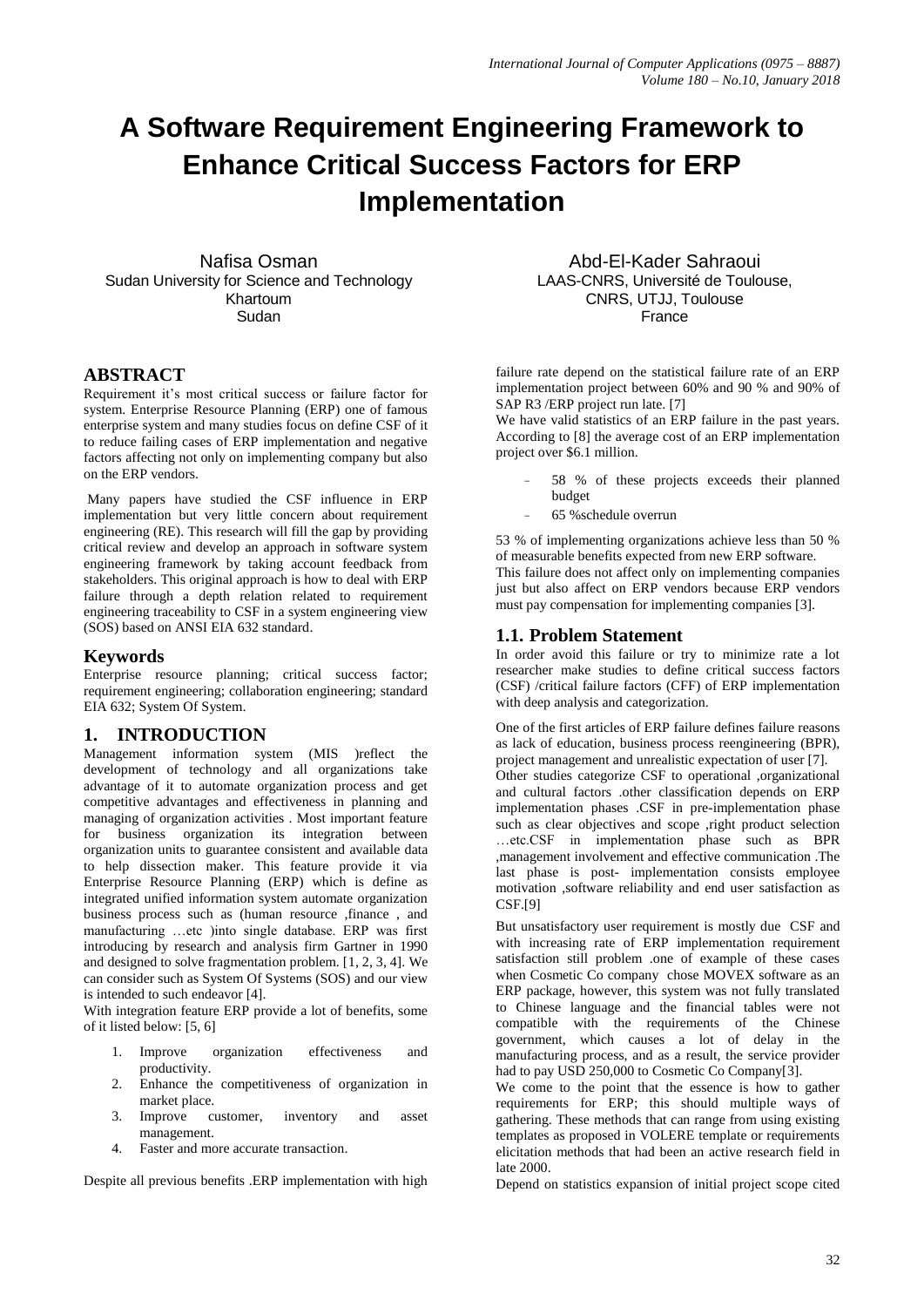by 50 %, which is a reason behind extended duration of ERP projects also, poor fit and lack of functionality represent 5% of the reason behind budget overage of ERP projects[6].

All previous cases related to requirements issues and most of ERP literatures say little about requirements engineering (RE) [10].This study focused on implementing ERP from RE perspective.

At ERP, requirements meets via select and acquiring suitable ERP software fulfill an organization function and able to customization process for any extra requirements

## **2. CRITICAL STUDY ON CSF IN ERP AND PRELIMINARY APPROACH**

## **2.1. The Approach**

This research focus on the following question which already defined before the start of the literature review.

- 1. Identify CSF of ERP implementation
- 2. Classify identifies CSF according to the requirement engineering view

For this author focus on papers and documents contains the following keywords "Enterprise resource planning implementation" and "critical success factors". All paper review characterized by

- 1. clearly related to research questions
- 2. come from trusted journals and conferences
- 3. publication year of the paper at 2012 or above

After 15 articles have been reviewed and used as a resource for CSF of ERP implementation[11] [12][13][14].author discovered 46 CSF listed in the table [1] after careful analysis of CSF mentioned at the literature review via eliminate similar CSF or merging it in one CSF. [15][16][17][18]

**Table 1. CSF for ERP implementation** 

| #                 | CSE                                               |  |
|-------------------|---------------------------------------------------|--|
| 1.                | Good project scope management                     |  |
| 2.                | Management expectations                           |  |
| 3.                | Project management                                |  |
| 4.                | Steering committee                                |  |
| 5.                | Legacy system                                     |  |
| 6.                | Culture change / political issue and regulation   |  |
| 7.                | Formalized project /plan schedule                 |  |
| 8.                | Business process reengineering                    |  |
| 9.                | Experience project manager leadership             |  |
| $\overline{10}$ . | Project champion role                             |  |
| 11.               | Trust between partners                            |  |
| 12.               | Interdepartmental cooperation and communication   |  |
| 13.               | Project team composition /team skill and team     |  |
|                   | competence                                        |  |
| 14.               | Empowered decision maker                          |  |
| 15.               | Management<br>involvement<br>and<br>.support      |  |
|                   | commitment                                        |  |
| 16.               | Monitor and evaluation progress and performance   |  |
| 17.               | Appropriate use and managing consultant           |  |
| 18.               | Vendor tools                                      |  |
| 19.               | Software customization                            |  |
| 20.               | Software configuration                            |  |
| 21.               | Appropriate technology and good IT infrastructure |  |
| 22.               | Reduce trouble shooting and project risk          |  |
| 23.               | Training software                                 |  |

| 24. | Education on new business process           |  |  |  |  |
|-----|---------------------------------------------|--|--|--|--|
| 25. | Vendor support                              |  |  |  |  |
| 26. | Data analysis and conversation              |  |  |  |  |
| 27. | Formal ERP implementation methodology       |  |  |  |  |
| 28. | Careful define information<br>and<br>system |  |  |  |  |
|     | requirements                                |  |  |  |  |
| 29. | Adequate ERP software selection             |  |  |  |  |
| 30. | Clear goal and objectives                   |  |  |  |  |
| 31. | Careful change management                   |  |  |  |  |
| 32. | End user involvement                        |  |  |  |  |
| 33. | Organization fit ERP                        |  |  |  |  |
| 34. | Motivational factor for ERP implementation  |  |  |  |  |
| 35. | Company wide support                        |  |  |  |  |
| 36. | Business plan long term vision              |  |  |  |  |
| 37. | Vendor /customer partnership                |  |  |  |  |
| 38. | Integration business plan with ERP planning |  |  |  |  |
| 39. | Ease of system use and user acceptance      |  |  |  |  |
| 40. | Data and information quality                |  |  |  |  |
| 41. | Focus on user requirement                   |  |  |  |  |
| 42. | Rewards and recognition                     |  |  |  |  |
| 43. | Standardized implementation sequence        |  |  |  |  |
| 44. | End user satisfaction                       |  |  |  |  |
| 45. | Software reliability                        |  |  |  |  |
| 46. | Adequate testing of system                  |  |  |  |  |

## **2.2. Requirement engineering view for CSF**

Requirement engineering required for every software development and implementation even little literature about RE in ERP implantation projects, but some of CSF related to it. Table [2] shows these CSF.

|  |  |  | Table 2. CSF for ERP implementation related to RE |  |  |  |
|--|--|--|---------------------------------------------------|--|--|--|
|--|--|--|---------------------------------------------------|--|--|--|

| #   | CSF                                             |  |  |
|-----|-------------------------------------------------|--|--|
| 1.  | Good project scope management                   |  |  |
| 2.  | Legacy system                                   |  |  |
| 3.  | Culture change / political issue and regulation |  |  |
| 4.  | Business process reengineering                  |  |  |
| 5.  | Software customization                          |  |  |
| 6.  | Careful define information and system           |  |  |
|     | requirements                                    |  |  |
| 7.  | Adequate ERP software selection                 |  |  |
| 8.  | Clear goal and objectives                       |  |  |
| 9.  | Careful change management                       |  |  |
| 10  | End user involvement                            |  |  |
| 11. | Management involvement .support and             |  |  |
|     | commitment                                      |  |  |
| 12. | Appropriate use and managing consultant         |  |  |
| 13. | Focus on user requirement                       |  |  |
| 14. | End user satisfaction                           |  |  |
| 15. | Adequate testing of system                      |  |  |
| 16. | Vendor support                                  |  |  |

## **3. THE METHODOLOGICAL APPROACH**

## **3.1. Requirements to CS**F **traceability**

Requirement engineering is main part and initial activity of software engineering concern about defining stakeholder<br>requirements and relationships between different requirements and relationships between different requirements. The main reason of project failure is poor requirements engineering [19]. RE define as "branch of software engineering concern with the real world goals for, functions of, and constrains on software system .it also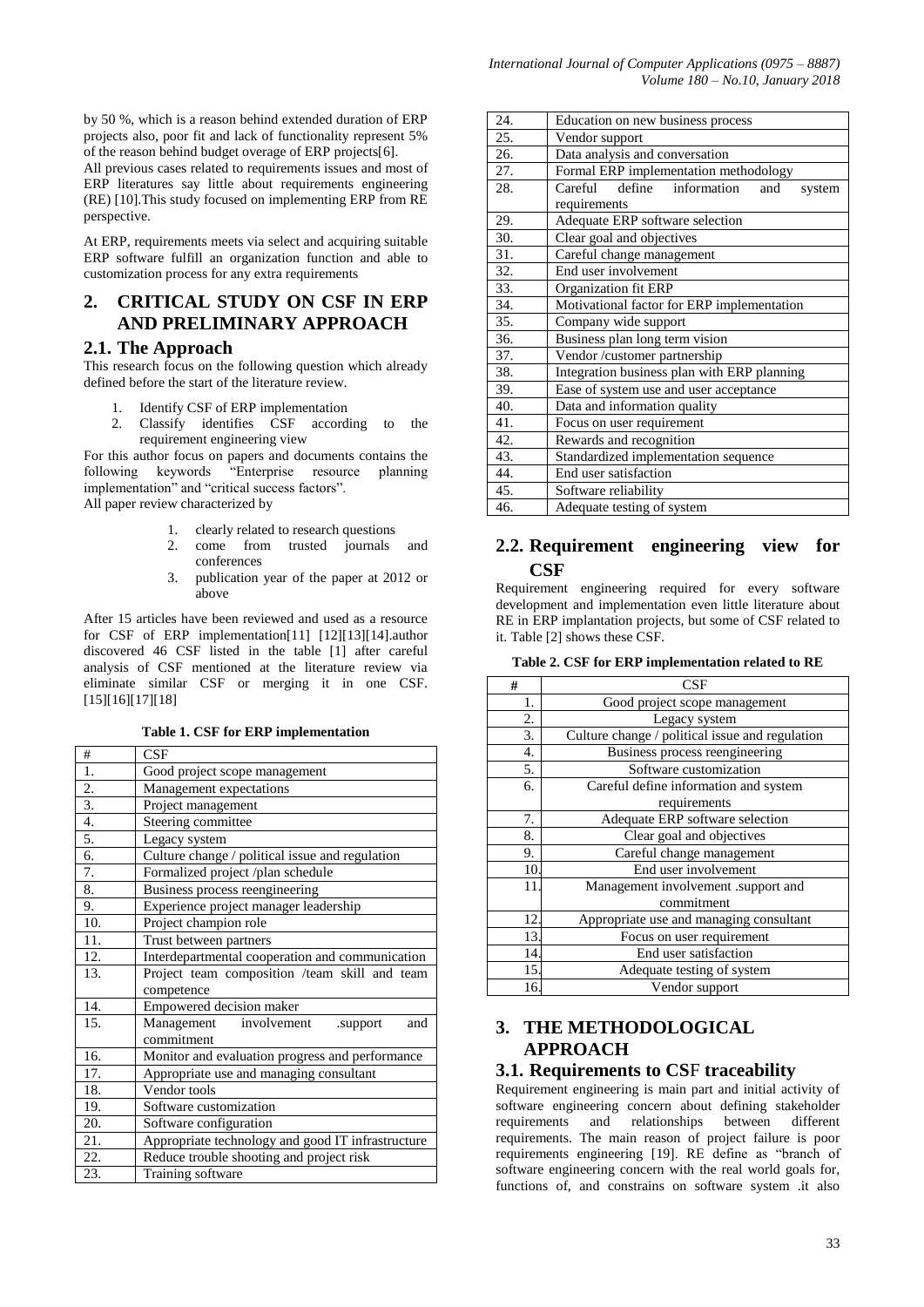concerns with the relationship of these factors to precise specification of software behavior, and to their evolution overtime and across software families"[20]

RE takes the following input: [21] [22]

- 1. Existence system information
- 2. Stakeholder needs
- 3. Organizational structure
- 4. Regulations
- 5. Domain information

There is a need for traceability between low level requirements, high level requirements and stakeholder at all levels, managers to end users. This can best illustrated in "fig 1"[21]



These RE input overlap with CSF of ERP as following in

table [3].

**Table 3. CSF for ERP implementation overlaps with RE input**

| <b>RE</b> input    | CSF                    |  |
|--------------------|------------------------|--|
| Existence system   | Careful define         |  |
| information        | information and system |  |
|                    | requirement/legacy     |  |
|                    | system                 |  |
| Stakeholder needs  | Focus on user          |  |
|                    | requirements /clear    |  |
|                    | goals and objectives   |  |
| Organizational     |                        |  |
| structure          |                        |  |
| Regulations        | Culture change         |  |
|                    | /political issues and  |  |
|                    | regulations            |  |
| Domain information |                        |  |

Stakeholders must be identified during RE because they are key term for collecting requirements and RE concern about stakeholder expectations [23]. One ERP CSF is managing expectations, but at ERP there are different groups of stakeholders defined at different CSF such as End user involvement, top management involvement and appropriate use and managing consultant.

Stakeholders group in ERP are actors [**Error! Bookmark not defined.**]:

- 1. End user
- 2. Top management
- 3. IT departments
- 4. Project team
- 5. Vendor
- 6. ERP consultant
- 7. Employees from different departments
- 8. Business process expert

Good project scope management (CSF1) is one of requirements basic to bound problem /solution scope [24]. All requirements defined from different group of stakeholders within scope must be embedded when select ERP (CSF7), customized (CSF5) and testing (CSF15) to get end user satisfaction (CSF14).

## **4. PROPOSED FRAMEWORK**

Depend on previous part we need framework solve differentiation of stakeholders view for that we propose merging RE process and creativity, collaboration engineering process to guarantee all stakeholders involvement in novel way that for nature of RE is an interaction of groups of stakeholders working together to find valuable solution for complex system .



**Figure 2. Proposed Framework**

Our framework begins with preparation activity to identify and categorize all relevant stakeholders then specify every stakeholder must be involved at RE process. This activity also concern to define suitable tools for RE activities

Even project scope related to the requirement but, at a preparation activity we need to guarantee well define project scope and boundaries embedded company goal and objectives via project management , top management and steering committee then shared scope between other stakeholders to keep shared knowledge .

After the preparation activity, frame work start implements different RE activity shown in "fig 3"such as Elicitation, analysis and management at collaborative way depend on predefined tool and stakeholders group.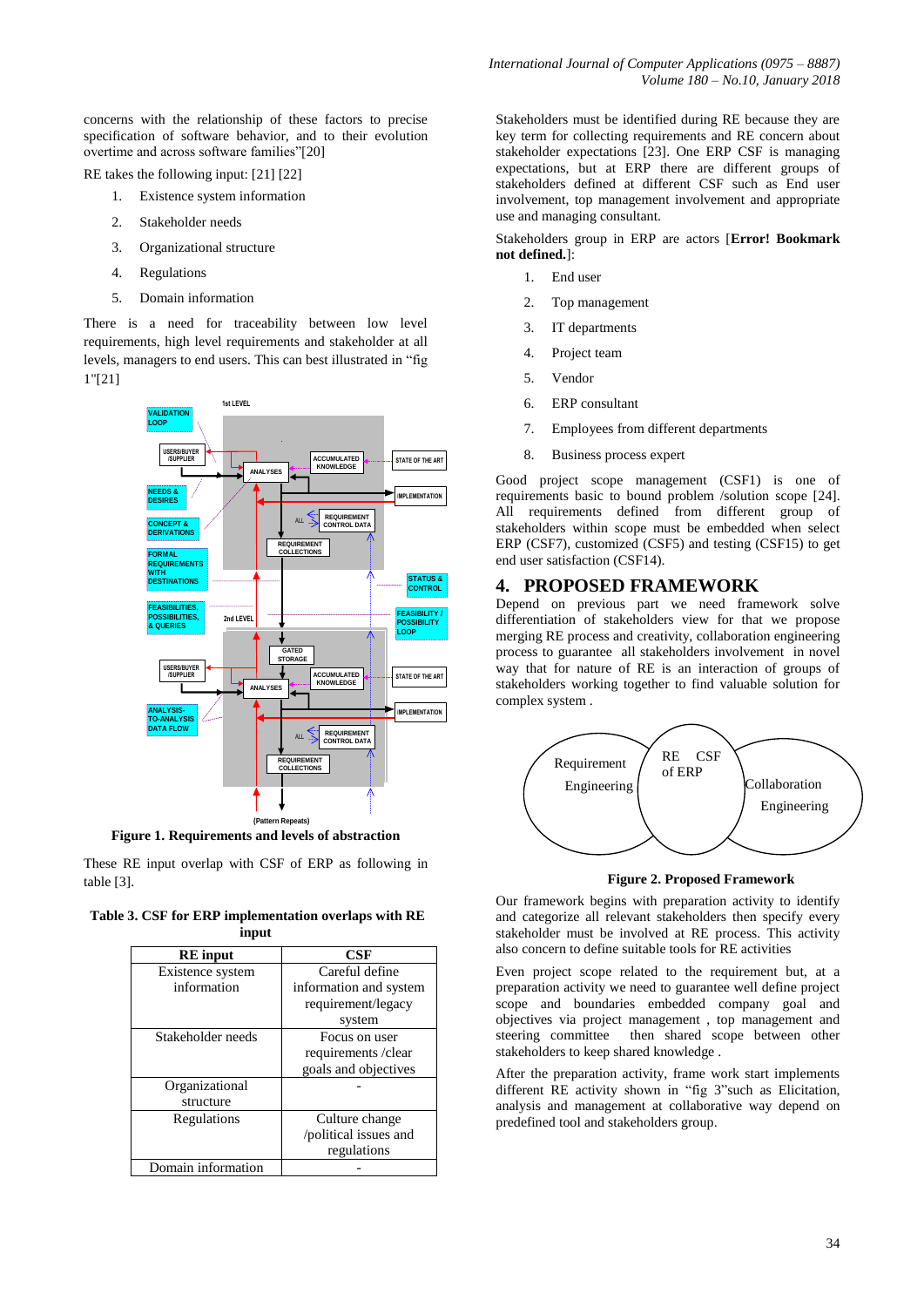

**Figure 3. Framework activities**

#### **Modeling collaborative actors**

We classify actors to key stakeholders define requirements include the following actors :

- A. End user
- B. IT departments
- C. Employees from different departments

Other group give help to define requirements include:

- 1. ERP consultant
- 2. Business process expert

For project management and requirements engineering activities we have project team actors .finally for decision making we have last group include:

- 1. Top management
	- 2. Vendor

All stakeholders shown in "fig 4 ".



**Figure 4. Modeling collaborative actors**

From previous figure the creative collaboration arises between different stakeholders at different RE activities that help to include all stakeholder requirements and fulfill the CSF and get user satisfaction.

## **4.1. Requirement change**

The requirements change is a common issue not only in

legacy systems but all systems

## **4.2. Requirements change in ERP versus requirements in standards**

As mentioned in previous part, the customers have the right to make requirements changes and often at later stage of the process. This has a positive effect for the customers but we have drawbacks

- Delay in delivery

- Safety issues as the customers do not see the scope of the requested change.

Most changes come customers and in site when available ERP has to be adapted to customers.

From that respect, Validation and verification issues must be observed. We are oriented more such systems engineering standards ANSIS EIA-632, Where the validation process describe as follow:

EIA 632: include eight requirements for V&V and one end pro-duct Validation, we used such standard in our study

- Val1 (Req 25): Requirements statements validation
- Val2 (Req 26): Acquirer requirements validation
- Val3 (Req 27): Other stakeholder requirement validation
- Val4 (Req 28): System technical requirements validation
- Val5 (Req 29): Logical solution representations validation
- Ver1 (Req 30): Design solution verification
- Ver2 (Req 31): End product verification

The systems development is based on unified process. These processes make abstraction of the systems nature.

We can see that requirement statements by end users are important and explicitly mentioned in the standard.

## **4.3. Proposed process and integration to the methodology**

We know that any requirement change will concern and trigger all four models. In our first approach we will be concerned the change, traceability and development models. However, some principles will guide towards the deepening of the approach as future work will focus mainly on refining the approach:

- Any change request either at any step of development model suppose the availability of a traceability model.
- A change request for an operation module will necessarily require tracing back the original requirement
- Make distinction between functional and non function requirements
- Identify security/safety requirements.
- Create link between associated function and safety requirement.

## **4.4. Deploying the 8 processes**

Considering the specific design processes as presented in "fig  $5$ "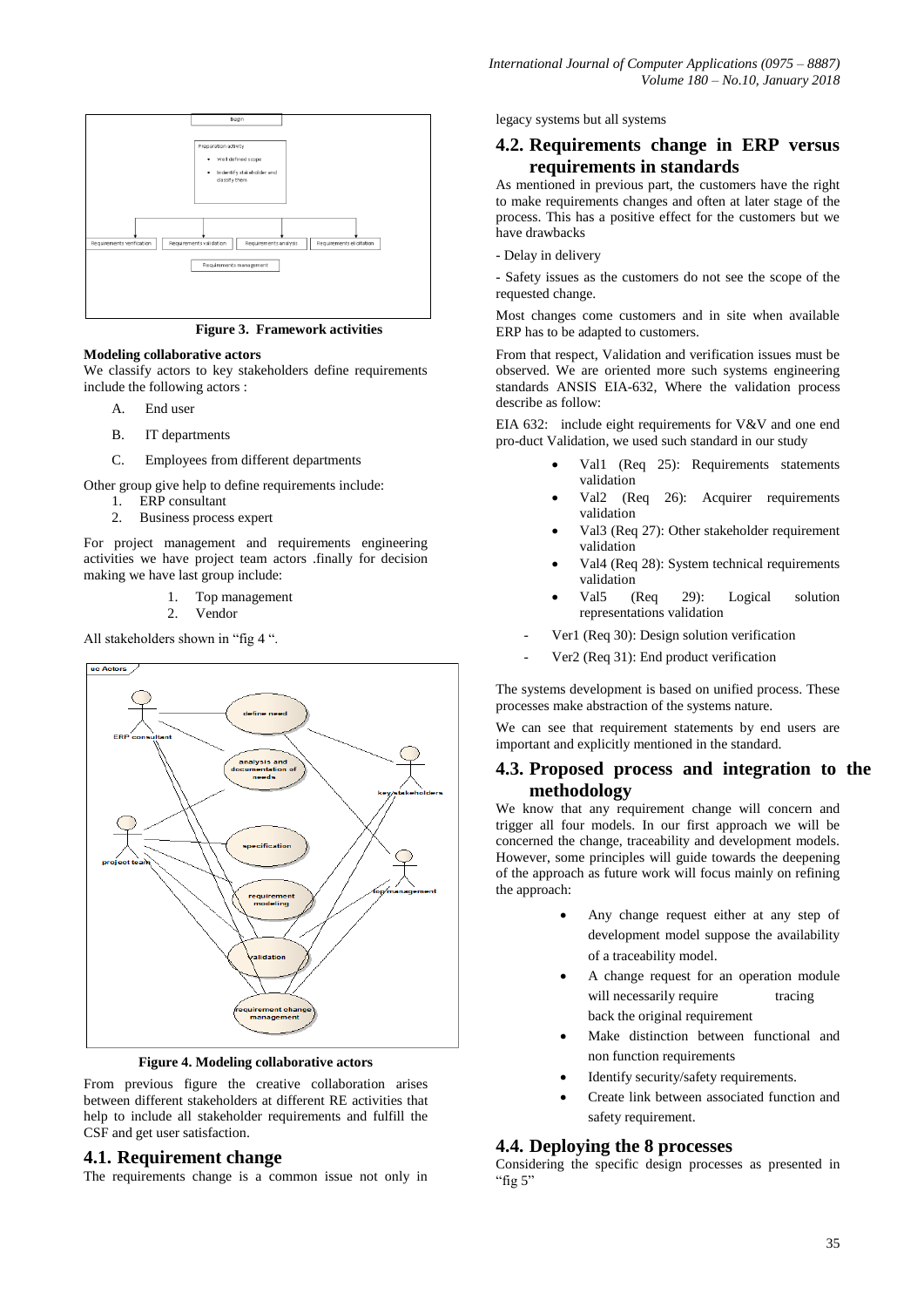

**Figure 5. Integration of process**

We were concerned by these two processes mainly as our initial work was on managing requirements change while the system is on development either at the requirement or design process levels even though both processes were active.

The data flow on data bus in EIA 632 enable concurrent processes for data exchange ; the standard does not impose any standard for exchange ; however as we have software support tools for most processes.

## **4.5. Formal Basis: A Need for SCM**

## **Integration**

As ERP becomes a tool that has implication in all aspects of product development and management; it is a possible that there is a need for a Formal framework as to avoid emergent properties that can harm the systems globally. ERP plays an essential role in supply chain. In that context, it is planned to initiate a simulation approach first to get SCM integrated in an ERP; the formal basis will be the used of advances formal tools for simulation. Colored Petri nets being the model and CPN will be the software tools

## **5. CONCLUSION**

The goal of this paper to fill the gap of study of CSF of ERP implementation from RE process perspective. For this purpose well analysis for literature conclude 16 CSF related to RE process and make impact on ERP implementation project life cycle for that the paper propose simple framework help to manage RE process at ERP implementation projects .

We showed that the essential, was to focus first on requirements issues. The requirements issue consisted in requirement traceability to success factor and also at the requirements volatility/change.

We are on the process of implementing such process for our customers of Almedtech Inc.

## **6. ACKNOWLEDGMENT**

We grateful to all people who contribute directly to such work; funding from Almedtech [\(www.almedtech.com\)](http://www.almedtech.com/) , their customer companies for the feedback, academic support from Sudan university for science and technology University and affiliated faculty from European University mainly from Germany and France.

### **7. REFERENCES**

[1] Frimpon, Michael F. "A re-structuring of the enterprise

resource planning implementation process." International Journal of Business and Social Science 2.24 (2011).

- [2] Ijaz, Aamir, et al. "A Qualitative Study of the Critical Success Factors of ERP System-A Case Study Approach." International Conference on Industrial Engineering and Operations Management, Indonesia. 2014.
- [3] Tarhini, Ali, Hussain Ammar, and Takwa Tarhini. "Analysis of the critical success factors for enterprise resource planning implementation from stakeholders' perspective: A systematic review." International Business Research 8.4 (2015): 25.
- [4] Osman, N. "Requirement in systems of systems."International conformation in Information technology, Istanbul, April 2015.
- [5] Zeng, Yajun, Yujie Lu, and Miroslaw Skibniewski. "Enterprise resource planning systems for project-based firms: benefits, costs & implementation challenges." Journal for the Advancement of Performance Information & Value 4.1 (2012).
- [6] Manufacturing ERP report. A Panorama Consulting Solutions Research Report,2015 .
- [7] Ravasan, Ahad Zare, and Taha Mansouri. "A FCMbased dynamic modeling of ERP implementation critical failure factors." International Journal of Enterprise Information Systems (IJEIS) 10.1 (2014): 32- 52
- [8] ERP REPORT. A Panorama Consulting Solutions Research Report. 2015
- [9] Ahmad, M. Munir, and Ruben Pinedo Cuenca. "Critical success factors for ERP implementation in SMEs." Robotics and Computer-Integrated Manufacturing 29.3 (2013): 104-111.
- [10] Daneva, Maya. "Understanding success and failure profiles of ERP requirements Engineering: an Empirical Study." Software Engineering and Advanced Applications, 2007. 33rd EUROMICRO Conference on. IEEE, 2007.
- [11] Khattak, R.A., Khattak, M.M.S., Khattak, M.A.O., Irfan, M., & Yuanguan, S. (2012). "Examining critical success factors affecting ERP implementations in enterprises of Pakistan." Interdisciplinary Journal of Contemporary Research in Business, vol. 3, no. 10, February 2012
- [12] Saravanan, R., and C. Sundar. "Derivation and validation of a conceptual model forERP implementation success factors , an Indian context." Journal of Theoretical and Applied Information Technology 78.1 (2015): 132.
- [13] Abu-Shanab, Emad, Rasha Abu-Shehab, and Mousa Khairallah. "Critical success factors for ERP implementation: The case of Jordan." The International Arab Journal of e-Technology 4.1 (2015): 1-7.
- [14] Bansal, Veena. "Identifying critical success factors for ERP in SMEs through a case study." International Journal of Future Computer and Communication 2.5 (2013): 471.
- [15] Ziemba, Ewa, and Iwona Oblak. "Critical success